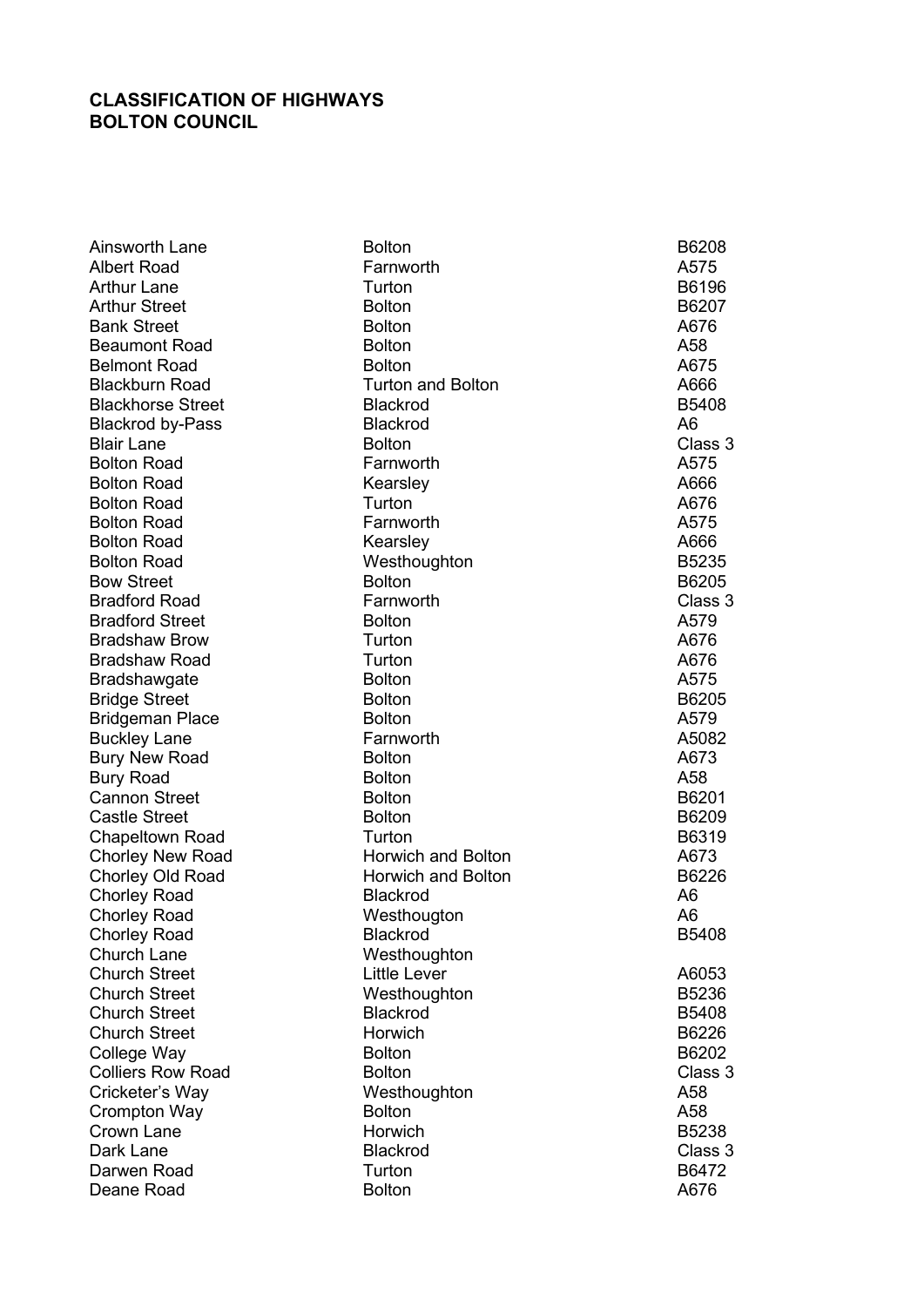Longworth Road

Deansgate Bolton A676 Derby Street Bolton A579 Dicconson Lane Westhoughton B5239 Dove Bank Road **Little Lever B6209** Eagley Way **Bolton** Bolton **Class 3** Egerton Street Farnworth A575 Farnworth & Kearsley By-Pass Farnworth and Kearsley Farnworth 3666 Folds Road Bolton A676 George Street **Farnworth** Farnworth Class 3 Gilnow Road **Bolton** Bolton Bolton B6202 Gladstone Road Farnworth A575 Glynn Street **Example 2018** Farnworth **B6199 B6199** Great Moor Street **Bolton** Bolton **A6172** Grimeford Lane **Blackrod** Blackrod Class 3 Hall Lane Farnworth, Bolton and Little Lever A6053 Halliwell Road **Bolton** Bolton **Bolton Bolton A6099** Hardy Mill Road Turton B6106 High Street **Little Lever** Controller Letter A6053 Higher Bridge Street Bolton B6206 Higher Market Street Kearsley and Farnworth A6053 Hill Lane Bolton Bolton Bolton B6207 Hill Lane Blackrod Class 3 Hill Top Little Lever B6209 Hindley Road **Westhoughton** Westhoughton Horwich Link Westhoughton and Horwich A6027 Hough Lane Turton Class 3 Hulton Lane **Bolton** Bolton **A6145** Kay Street **Bolton** Bolton Class 3 Kay Street **Bolton** Bolton Bolton B6206 Kay Street Link Road **Bolton** Bolton **A666** Kearsley Road Kearsley A667 King Street Farnworth Class 3 Knowsley Street **Bolton** Bolton Bolton B6204 Laburnum Road Farnworth Class 3 Lawson Street **Bolton** Bolton **Bolton** A675 Lee Gate **Cancelle Contract Contract Contract Contract Contract Contract Contract Contract Contract Contract Contract Contract Contract Contract Contract Contract Contract Contract Contract Contract Contract Contract Contr** Lee Lane **B6266** B6266 Leigh Road Westhoughton B5235 Lever Park Avenue Horwich Class 3 Little Lever Charles And Little Lever Charles And the B6209 Little Scotland Blackrod Class 3 Longcauseway **Farnworth** Farnworth A5082 Longsight Turton B6196 Lostock Lane Horwich and Bolton Class 3 Lostock Road **Mesthoughton** Westhoughton Class 3 Lower Bridgeman Street **Bolton** Bolton **A6058** Lower Leigh Road Westhoughton B5235 Loxham Street Bolton and Farnworth A6053 Manchester Road Blackrod A6 Manchester Road Westhoughton A6 Manchester Road Bolton **Bolton** Bolton A575 Manchester Road Kearsley A666 Manchester Road Blackrod B5408 Manchester Road Bolton B6536 Manor Street **Bolton** Bolton **Bolton** A676 Market Street **A667** Kearsley **A667** Kearsley A667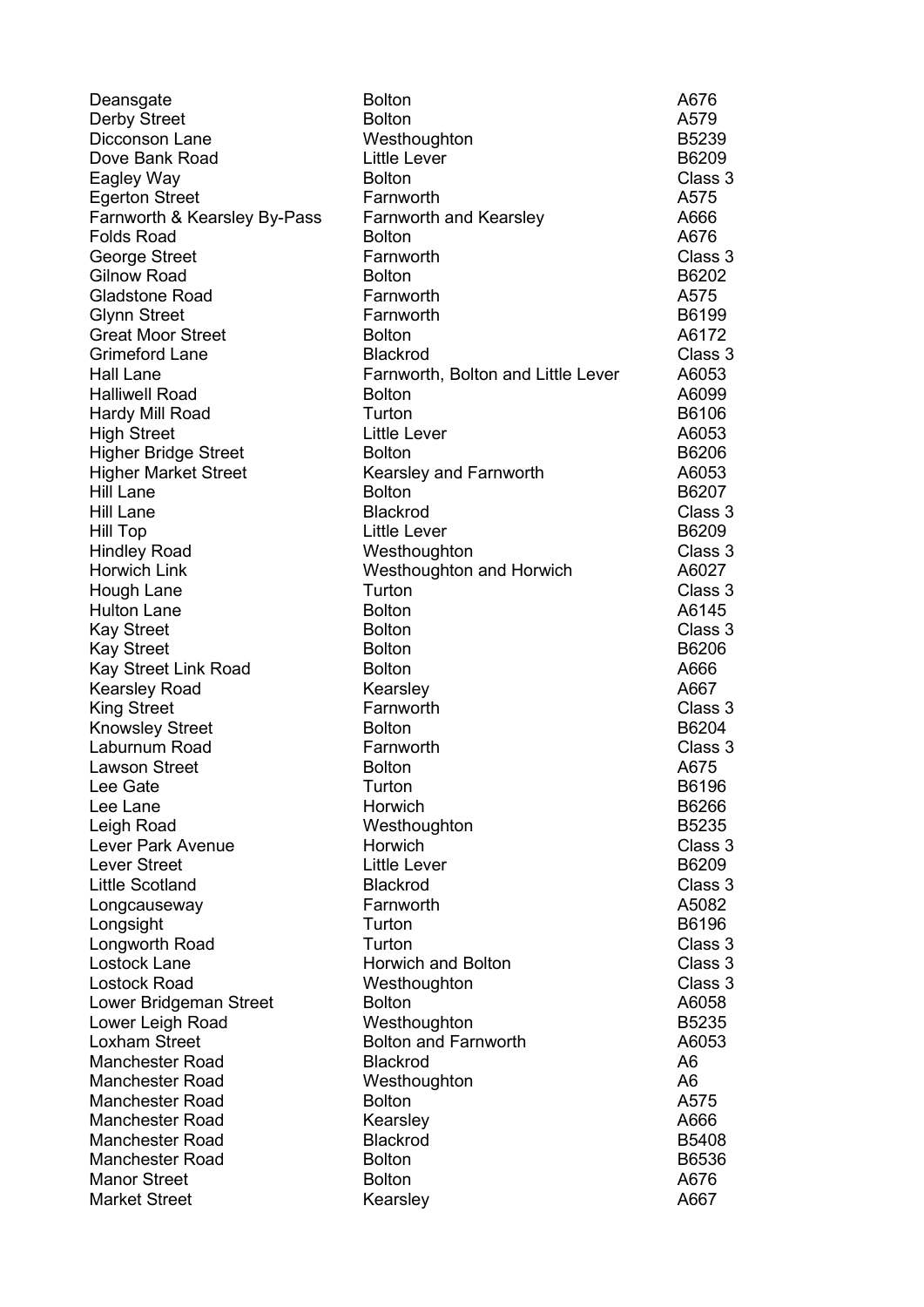Market Street **Farnworth Farnworth** A6053 Market Street **Little Lever** Little Lever **A6053** Marsden Road and Bolton Bolton A6054 Mason Street **Class 3** Blackrod **Class 3** Mayor Street **Bolton** Bolton Bolton B6202 Moor Lane **Bolton** Bolton **Bolton Bolton** A676 Moss Bank Way **Bolton** Bolton **A58** Mule Street **Bolton** Bolton Bolton B6207 Nelson Street **Bolton** Bolton Class 3 New Lane **Bolton** Bolton Class 3 New Street Blackrod B5408 Newbrook Road Westhoughton A579 Newport Street **Bolton** Bolton B6204 Old Kiln Lane **Bolton** Bolton Bolton B6402 Orlando Street Bolton Class 3 Park Road **Mesthoughton** Westhoughton A58 Park Road **Bolton** Bolton Bolton B6202 Peel Street **Farnworth** Farnworth Class 3 Platt Lane Westhoughton Class 3 Plodder Lane **Bolton and Farnworth** B6199 Radcliffe Road **Bolton** Bolton B6209 Ramsbottom Road Turton A676 Ringley Road **Kearsley A667** A667 Roading Brook Road **Turton Class 3** Salford Road Bolton A6 Scholes Bank **Horwich** Scot Lane **Blackrod** Blackrod **A5238** Scout Road **Bolton** Bolton **Bolton Bolton Bolton Bolton Class 3** Slater Lane Bolton Bolton Bolton B6207 Smithills Dean **Bolton** Bolton **Class 3** Snydle Way **Mesthoughton A58** Soho Street **Bolton** Bolton B6204 Spa Road Bolton B6203 St George's Road **Bolton** Bolton **Bolton Bolton Bolton A673** St George's Road **Bolton** Bolton B6205 St George's Road **Bolton** Bolton B6206 St Helen's Road **Bolton** Bolton **Bolton** A579 St James Street Farnworth Class 3 St Peter's Way **Bolton** Bolton **Bolton** A666 Stapleton Avenue Bolton A58 Station Road Blackrod B5238 Stitch mi Lane **Turton** Class 3 Stoneclough Road Kearsley A667 Stopes Road Thicketford Road Bolton B6208 Thicketford Road **Bolton** Bolton Class 3 Thynne Street **Bolton** Bolton **Class 3** Tong Road **Class 3** Little Lever **Class 3** Tonge Moor Road **Bolton** Bolton **Bolton** A676 Topp Way **Bolton** Bolton **A673** Trinity Street **Bolton** Bolton **A579** Tottington Road **Turton Turton B6213** Tottington Road Turton Class 3

Tudor Avenue Bolton B6202 Turner Street **Bolton** Bolton Bolton B6207

Turton Road **Turton Turton B6472**